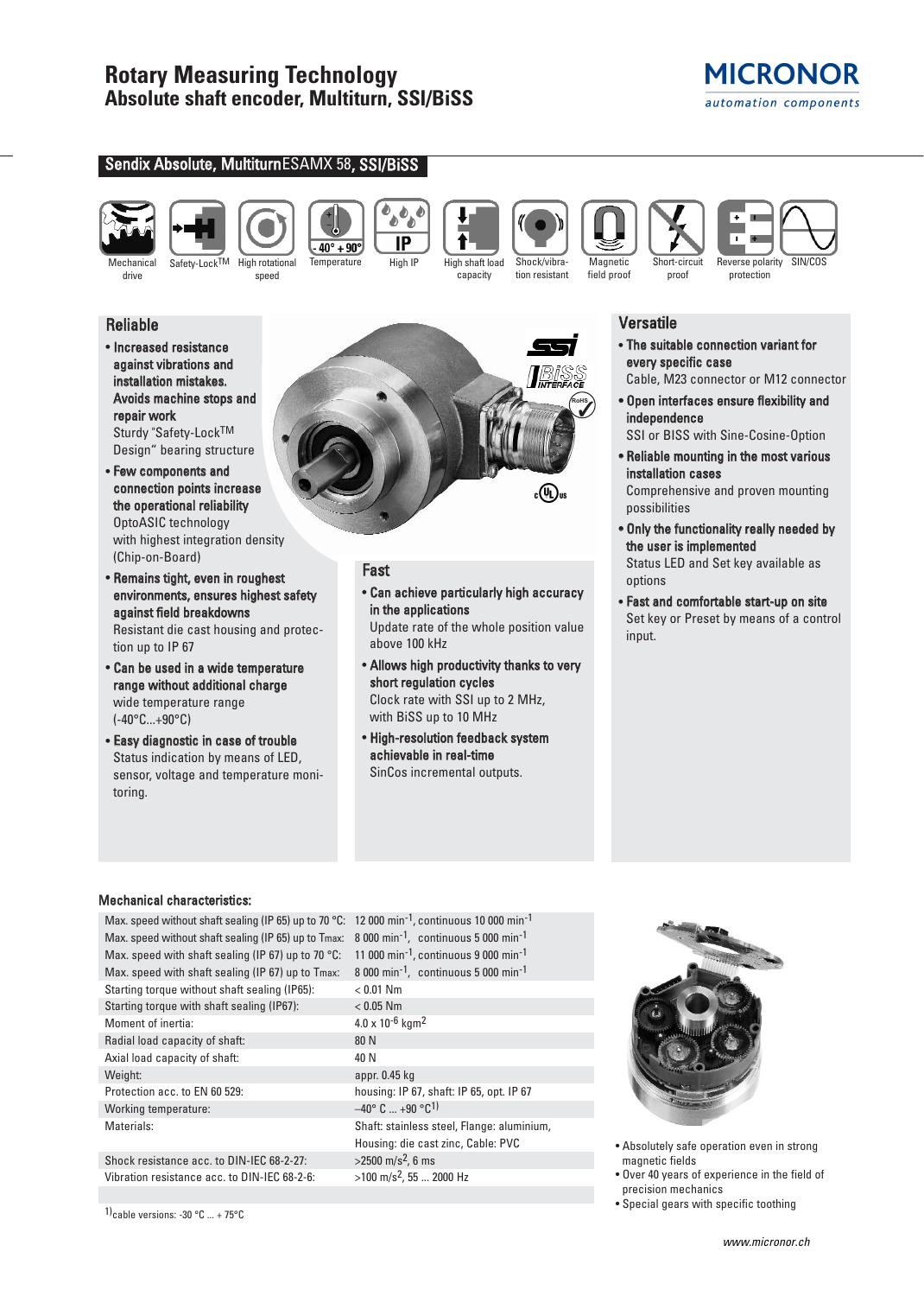

## Sendix Absolute, Multiturn ESAMX 58 , SSI/BiSS

#### General electrical characteristics:

| Supply voltage:                                                | 5 V DC + 5% or 10  30 V DC |                                         |
|----------------------------------------------------------------|----------------------------|-----------------------------------------|
| Current consumption                                            |                            | 5 V DC: max. 70 mA, 24 V DC: max. 20 mA |
| (w/o output load):                                             |                            |                                         |
| Reverse polarity protection                                    | Yes                        |                                         |
| at power supply (Ub):                                          |                            |                                         |
| Conforms to CE requirements acc. to EN 61000-6-1, EN 61000-6-4 |                            |                                         |
| and EN 61000-6-3                                               |                            |                                         |
|                                                                |                            |                                         |

#### General Interface characteristics:

| Output driver:               | RS 485 Transceiver type |
|------------------------------|-------------------------|
| Permissible load/channel:    | $max.+20$ mA            |
| Signal level high:           | typ. 3.8 V              |
| Signal level low at          | typ $1.3 V$             |
| $I$ load = 20 mA:            |                         |
| Short circuit proof outputs: | $Y_{\text{BS}}$ 2)      |

#### Interface characteristics SSI:

| Singleturn resolution: | 10  14 bits and 17 bits <sup>3)</sup> |
|------------------------|---------------------------------------|
| Code:                  | Binary or Gray                        |
| SSI clock rate:        | $<$ 14 bits: 50 kHz  2 MHz            |
| Monoflop time:         | $> 15 \text{ us}^3$                   |
| Note:                  |                                       |

If clock starts cycling within monoflop time a second data transfer starts with the same data, useful for data verification. If clock starts cycling after monoflop time the data transfer starts with updated values. Max. update rate is depending on clock speed, data length and monoflop-time.

Time jitter (data request to position latch): < 1 μs up to 14 bits,  $\leq$  4 µs at 15 ... 17 bits Status and Parity bit: optional on request

## Interface characteristics BiSS:

| Singleturn resolution:                                      | 1014 bits and 17 bits,                                          |
|-------------------------------------------------------------|-----------------------------------------------------------------|
|                                                             | customer programmable 3)                                        |
| Code:                                                       | Binary                                                          |
| Interfaces:                                                 | <b>RS 485</b>                                                   |
| Clock rate:                                                 | up to 10 MHz                                                    |
| Max. update rate:                                           | < 10 µs, depending on clock                                     |
|                                                             | speed and data length                                           |
| Time jitter (data request to position latch): $<$ 1 $\mu$ s |                                                                 |
| Note:                                                       |                                                                 |
|                                                             | - Bidirectional, programmable parameters are: resolution, code, |
|                                                             |                                                                 |

direction, alarms and warnings

– Multicycle data output, e.g. for temperature

– CRC data verification

2)short circuit to 0V or to output, one channel at a time, supply voltage correctly applied

3) Other options upon request

#### SET (zero or defined value) and DIRection (CW/CCW) control inputs

| Input characteristics:     | High active                                   |
|----------------------------|-----------------------------------------------|
| Receiver type:             | Comparator                                    |
| Signal level high:         | min. 60 % of $V+$ (Supply voltage), max: $V+$ |
| Signal level low:          | max. $25\%$ of V+ (Supply voltage)            |
| Input current:             | $< 0.5$ mA                                    |
| Min. pulse duration (SET): | 10 <sub>ms</sub>                              |
| Timeout after SET input:   | $14 \text{ ms}$                               |
| Reaction Time (DIR input): | 1 <sub>ms</sub>                               |
|                            |                                               |

The encoder can be set to zero at any position by means of a HIGH signal on the SET input or by pressing the optional SET key. Other preset values can be factory-programmed. The SET input has a signal delay time of approx. 1 ms. Once the SET function has been triggered, the encoder requires an internal processing time of approx. 15 ms before the new position data can be read. During this time the LED is ON and the status output is at LOW.

#### Status output and LED

| Output driver:     | Open collector,                   |
|--------------------|-----------------------------------|
|                    | internal pull up resistor 22 k0hm |
| Permissible load:  | $-20 \text{ mA}$                  |
| Signal level high: | $+V$                              |
| Signal level low:  | < 1 V                             |
| Active at:         | l ow                              |

The optional LED (red) and the status output serve to display various alarm or error messages. In normal operation the LED is OFF and the status output is HIGH (open-collector with int. pull-up 22k).

If the LED is ON (status output LOW) this indicates:

– Sensor error, singleturn or multiturn (soiling, glass breakage etc.)

– LED error, failure or ageing

– Over- or under-temperature

– Undervoltage

In the SSI mode, the fault indication can only be reset by switching off the power-supply to the device.

## DIR input

A HIGH signal switches the direction of rotation from the default CW to CCW. This inverted function can also be factory-programmed. If DIR is changed when the device is already switched on, then this will be interpreted as an error. The LED will come ON and the status output will switch to LOW.

#### Option incremental output (A/B), 2048 ppr

|                      | Sin/Cos            | RS422 (TTL compatible)       |
|----------------------|--------------------|------------------------------|
| -3dB frequency:      | 400 kHz            | 400 kHz                      |
| Signal level:        | $1 Vpp (+ 20%)$    | high: $min. 2.5 V$           |
|                      |                    | low: max, 0.5 V              |
| Short circuit proof: | $Y_{\text{BS}}$ 2) | $Y_{\text{BS}}$ <sup>2</sup> |

#### Power-on delay

After Power-ON the device requires a time of approx. 150 ms before valid data can be read.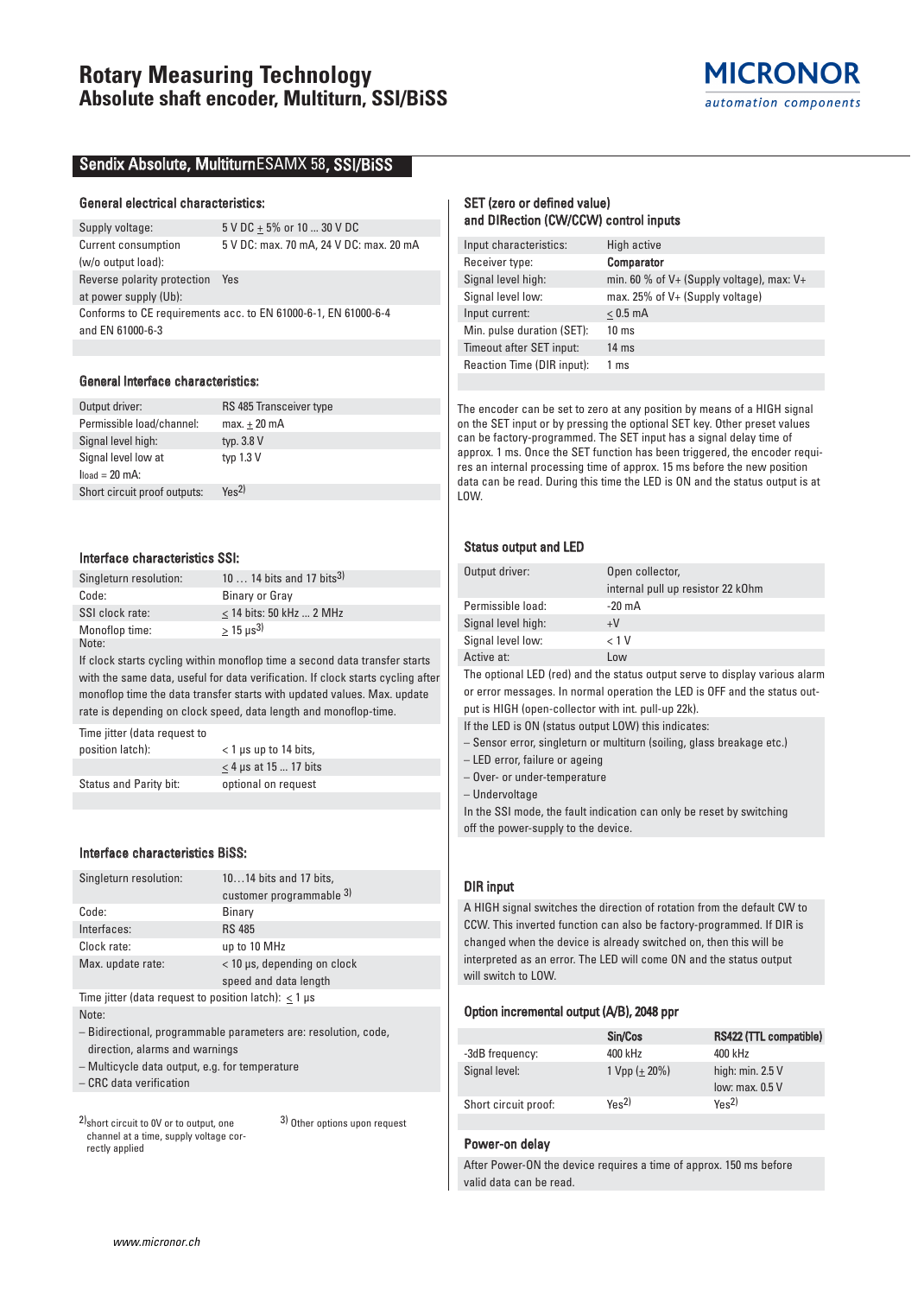

# Sendix Absolute, Multiturn ESAMX 58, SSI/BiSS

## Synchro flange

ø 58 mm, M12, M23 connector, cable versions Flange type 2 and 4 (Drawing with M12 connector)



Clamping flange

ø 58 mm, M12, M23 connector, cable versions Flange type 1 and 3 (Drawing with M23 connector)





42 [1.65]

 $\boxed{1}$  3xM4, 6  $[0.24]$  deep

 $\Box$ 

 $\frac{1}{3}$ 

 $\boxed{1}$  3xM3, 6 [0.24] deep

# Square flange

63,5 mm  $\Box$ , M12, M23 connector, cable versions Flange type 5 and 7 (Drawing with cable version)

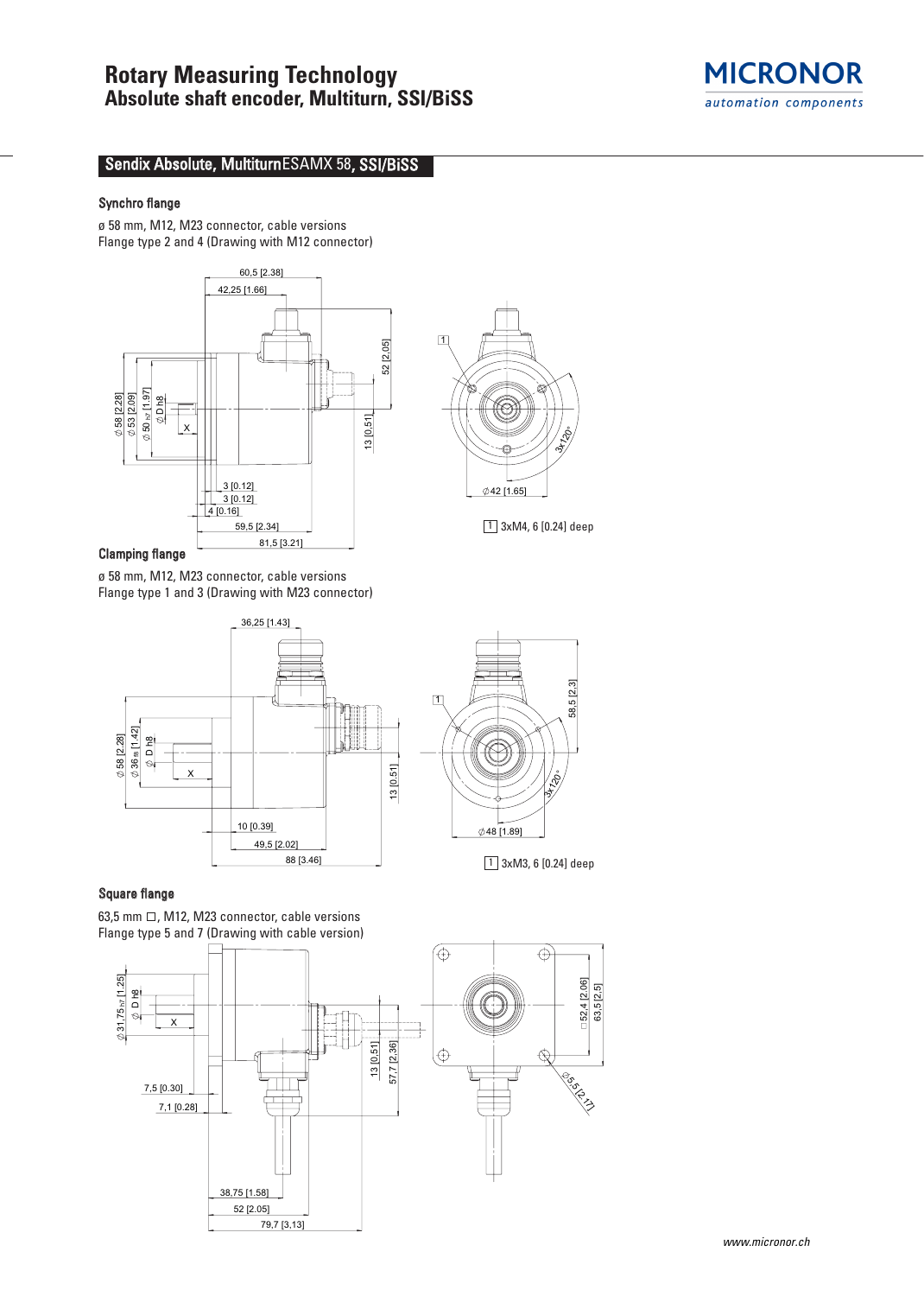

# Sendix Absolute, Multiturn ESAMX 58, SSI/BiSS

### Terminal assignment:

for output circuit 1 or 2 and type of connection 1, 2, 3 or 4 (2 control inputs, 1 status output)

| Signal:      | GND | ⊥∨        | $+o$ |         | +D.         |                 | $0-$<br>5F. | <b>DIR</b> | Stat | N/C | N/C | N/C           | <b>DE</b><br>. . |
|--------------|-----|-----------|------|---------|-------------|-----------------|-------------|------------|------|-----|-----|---------------|------------------|
| Cable color: | Wh  | <b>BN</b> | GN   | VE<br>- | $\sim$<br>u | <b>DV</b><br>'N | <b>BU</b>   | <b>RD</b>  | BK   | ٠   |     | -             | Shield           |
| M23 PIN out: |     |           |      |         |             |                 |             |            |      | 10  |     | $\sim$<br>. . | PH               |

for output circuit 5 and type of connection 1, 2, 3 or 4 (2 control inputs, 1 status output, voltage sense outputs)

| Signal:      | GND | $+V$      | $\cdot$ $\sim$<br>+u | ∼⊍⊤ | $+D$ | -D | <b>SET</b> | <b>DIR</b> | <b>Stat</b> | N/C | 0 <sup>1</sup> | $+Ub$     | PE     |
|--------------|-----|-----------|----------------------|-----|------|----|------------|------------|-------------|-----|----------------|-----------|--------|
|              |     |           |                      |     |      |    |            |            |             |     | Sens           | Sens      |        |
| Cable color: | WH  | <b>BN</b> | GN                   | ΥE  | GY   | PK | <b>BU</b>  | <b>RD</b>  | <b>BK</b>   |     | GY-PK          | RD-BU     | Shield |
| M23 PIN out: |     | -         |                      |     |      |    |            |            |             | 10  |                | 10<br>1 Z | PH     |

for output circuit 3, 4, 7 or 8 and type of connection 1, 2, 3 or 4 (1 status output, sine/cosine)

| Signal:      | GND | $+V$ | τυ |           | +U              | - 1<br>◡  | CFT<br>5F. | DIR       |    | A ınv | ັ               | Biny  | <b>DE</b><br>- |
|--------------|-----|------|----|-----------|-----------------|-----------|------------|-----------|----|-------|-----------------|-------|----------------|
| Cable color: | WH  | BN   | GN | $V\Gamma$ | $\sim$<br><br>ີ | <b>PK</b> | BU         | <b>RC</b> | BK | $-1$  | GY-PK<br>- ۱۲ ف | RD-BU | Shield         |
| M23 PIN out: |     |      |    |           |                 |           |            |           |    | 10    |                 | . .   | PH             |

for output circuit 6 or 9 and type of connection 1, 2, 3 or 4 (Sine/cosine or incremental track, voltage sense outputs)

| Signal:      | GND | $+V$      | +u | u       | $+b$ | - 1 |    | $\overline{A}$ inv | D  | B inv      | 0 <sup>V</sup><br>Sens | $+Ub$<br>Sens  | PE     |
|--------------|-----|-----------|----|---------|------|-----|----|--------------------|----|------------|------------------------|----------------|--------|
| Cable color: | WH  | <b>BN</b> | GN | VE<br>∟ | GY   | PK  | BU | <b>RD</b>          | BK | $\sqrt{T}$ | GY-PK                  | RD-BU          | Shield |
| M23 PIN out: |     |           |    |         |      |     |    |                    |    | 10         |                        | $\sim$<br>1 Z. | PH     |

#### for output circuit 1 or 2 and type of connection 5 or 6 (2 control inputs)

| Signal:      | GND | +u | C<br>тυ. | +D | - ม | <b>SET</b> | DIR | Shield/PE |
|--------------|-----|----|----------|----|-----|------------|-----|-----------|
| M12 PIN out: |     |    |          |    |     |            |     | <b>DU</b> |
|              |     |    |          |    |     |            |     |           |

| $+V$ : |  | Encoder Power Supply +V DC |  |  |  |
|--------|--|----------------------------|--|--|--|
|        |  |                            |  |  |  |

GND: Encoder Power Supply Ground (OV)<br>+C, -C: Clock signal

Clock signal

+D, -D: Data signal

SET: Set input. The current position

becomes defined as position zero DIR: Direction input: If this input is active,

www.micronor.ch

output values are decreasing when shaft is turned clockwise.

- Stat: Status output
- PE: Protective earth<br>PH: Plug housing (sh

PH: Plug housing (shield)<br>A, Ainv: Sine output (increme)

Sine output (incremental) B, Binv: Cosine output (incremental)